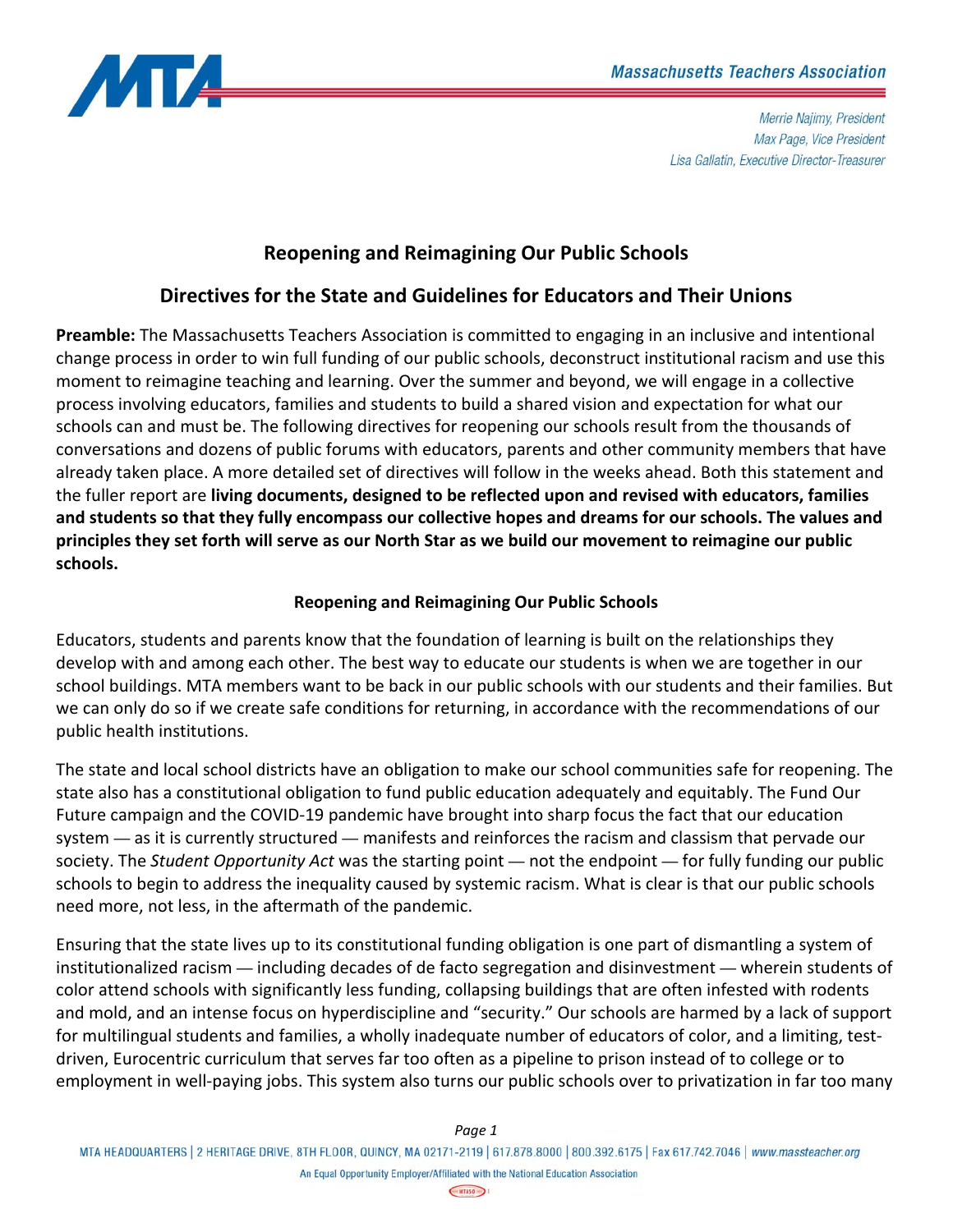

instances. Now more than ever, we must transform public education to show — through structures, policies and practices — that black and brown lives matter.

We also can only return if we know that we as a Commonwealth are using the frightening upheaval of this moment to think critically and collectively about the goals we have for our public schools and what it means to keep our students safe. Now more than ever, we must transform public education and recapture our central mission — educating the whole child and cultivating thinking, caring and creative adults who are ready to protect rights and liberties in a democratic society. We cannot go back to the status quo, which was actively harming many of our youth, families, and educators of color, as well as people from other marginalized groups, including our LGBTQ+ students. We must instead be bold and create free and equitable schools where education liberates and empowers our youth so a brighter future is possible for all of us.

**Educators will continue their heroic efforts from this spring and will work hard to make our schools ready for our students this fall. Educators, through their unions and in collaboration with students and families, must play a central decision‐making role in the return‐to‐school plan, district by district. Ultimately, we will decide if these directives have been met by the state and the districts.** 

# **Key Directives for the State and Guidelines for Educators and Their Unions**

## **1. Full Funding for Public Schools**

- Full funding of the *Student Opportunity Act* by the Legislature and the governor is a baseline expectation. More funds are needed across all districts for the myriad needs of our students especially those from the most vulnerable and most marginalized groups — and to pay a living wage to Education Support Professionals, who are critical to the education of our students.
- Progressive revenues are necessary to make reopening possible. Student and staff needs will not be sacrificed due to artificial funding constraints.
- Resources must be moved away from security and policing and directed toward social, emotional, mental health and public health solutions.
- Personal protective equipment, testing and all necessary materials for maintaining safety must be provided by the state.
- Families and educators alike need child care to be able to return to work.

## **2. More Staff, Not Fewer**

● The increase in student needs — health, safety, social and emotional and academic — will require additional staff. *Disinvestment before the COVID‐19 pandemic left too many districts making do with unreasonably large class sizes, a lack of counselors, and insufficient resources, particularly in schools that largely serve students of color and low‐income students.*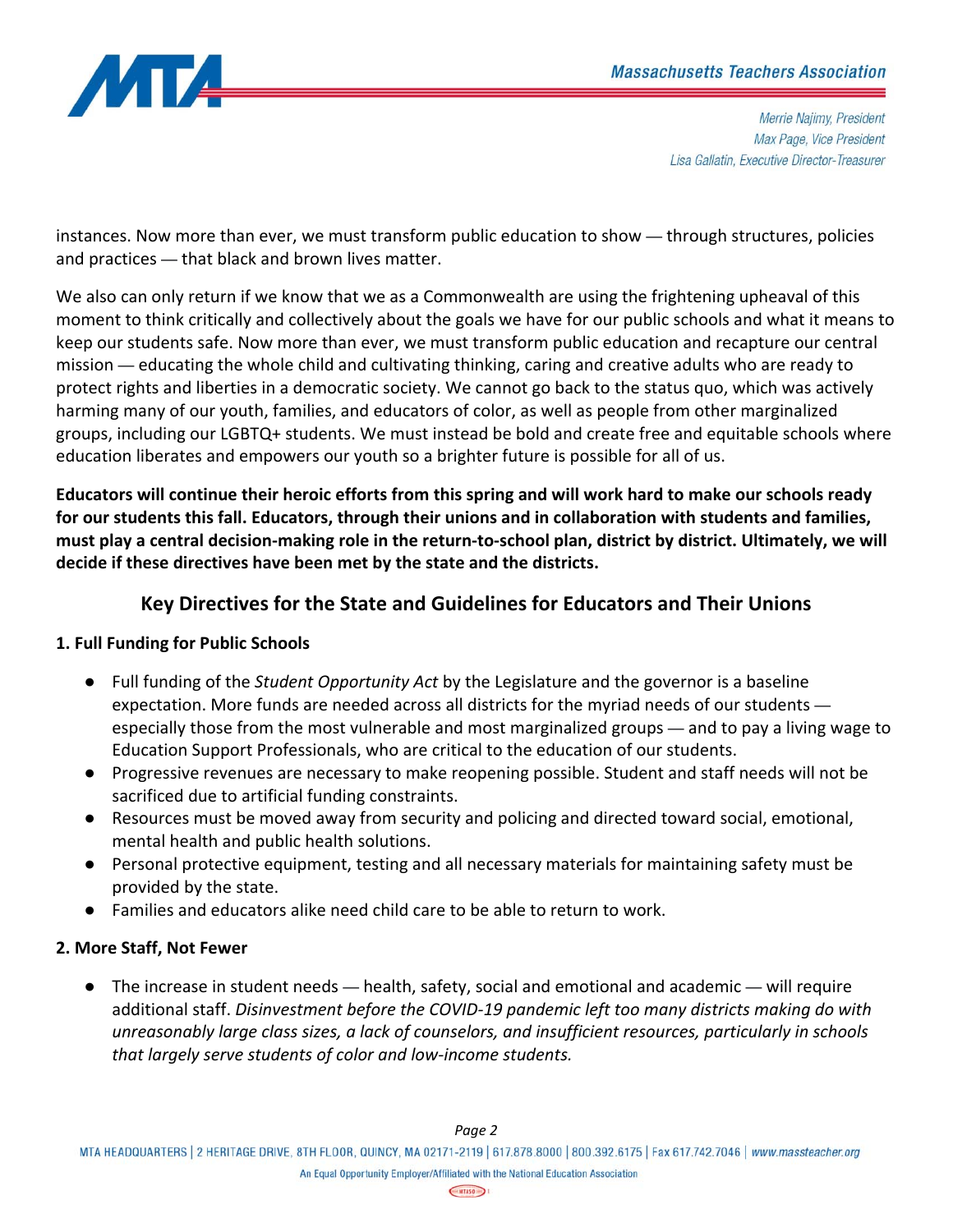

- Layoffs are destructive to our students and our schools and are unacceptable. All educators now working with students — and more — need to be there when our schools reopen.
- We must prioritize hiring, retaining and promoting educators of color.
- All available staff including paraeducators and other Education Support Professionals must have meaningful roles in school reopening plans and crisis learning plans.
- Every school must have a core of multilingual staff and interpreters so that families can be full participants in their children's education.

#### **3. Public Schools Must Be Made Safe for Educators, Students and Families**

- Personal protective equipment must be provided by the state.
- Educators and students with compromised immune systems and those statistically more likely to contract the coronavirus, such as our older educators, must be provided with alternative ways to work and/or medical leave.
- It is time to redefine safety. Districts must change how they meet the emotional health and safety needs of students and identify and obtain the necessary resources to keep students, educators and communities safe. We must end the presence of police in our public schools and instead invest in social support systems.
- State funds and mandates must support districts as they engage in antiracist education for administrators, faculty, staff and students.
- Trauma-informed discipline policies and practices must be put in place for all students.

#### **4. Reimagine Curriculum, Instruction and Assessment: No MCAS**

- **Eliminate MCAS and reevaluate the ways our public schools are assessed.**
- Educators demand the freedom to work with students and families to develop curriculum that is reflective of what the school community values.
- Curriculum must be actively antiracist to reflect and affirm students of color, their cultures and their histories — and fight against xenophobia in all of its forms.
- Curriculum must reflect and affirm our LGBTQ+ students.
- Educators need more not less common planning time and more time to build relationships with students and families.
- Educators must be supported with professional development on project-based learning; traumainformed and antiracist pedagogy, curriculum and practice; and effective practices for crisis learning remotely.